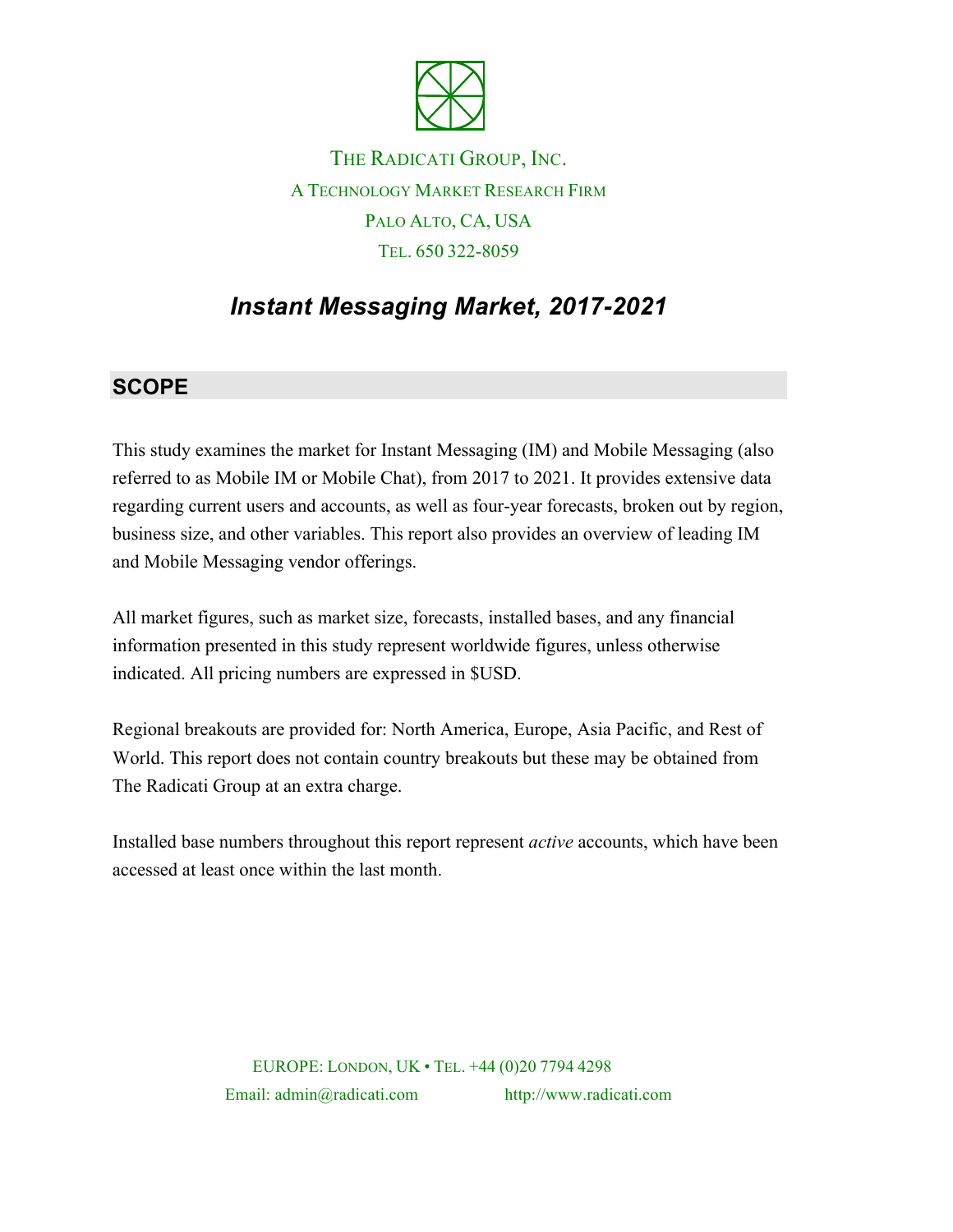#### **METHODOLOGY**

The information and analysis in this report is based on primary research conducted by The Radicati Group, Inc. Our proprietary methodology combines information derived from three principal sources:

a. Our Worldwide Database which tracks user population, seat count, enterprise adoption and IT use from 1993 onwards.

b. Surveys conducted on an on-going basis in all market areas which we cover.

c. Market share, revenue, sales and customer demand information derived from vendor briefings.

Forecasts are based on historical information as well as our in-depth knowledge of market conditions and how we believe markets will evolve over time.

Finally, secondary research sources have also been used, where appropriate, to crosscheck all the information we collect. These include company annual reports and other financial disclosures, industry trade association material, published government statistics and other published sources.

Our research processes and methodologies are proprietary and confidential.

#### **EXECUTIVE SUMMARY**

• Instant Messaging (IM), often also referred to as "chat", offers real-time communication between two or more users. IM solutions, today, include group chat, conferencing, voice, video, and much more. As this trend continues, it blurs the line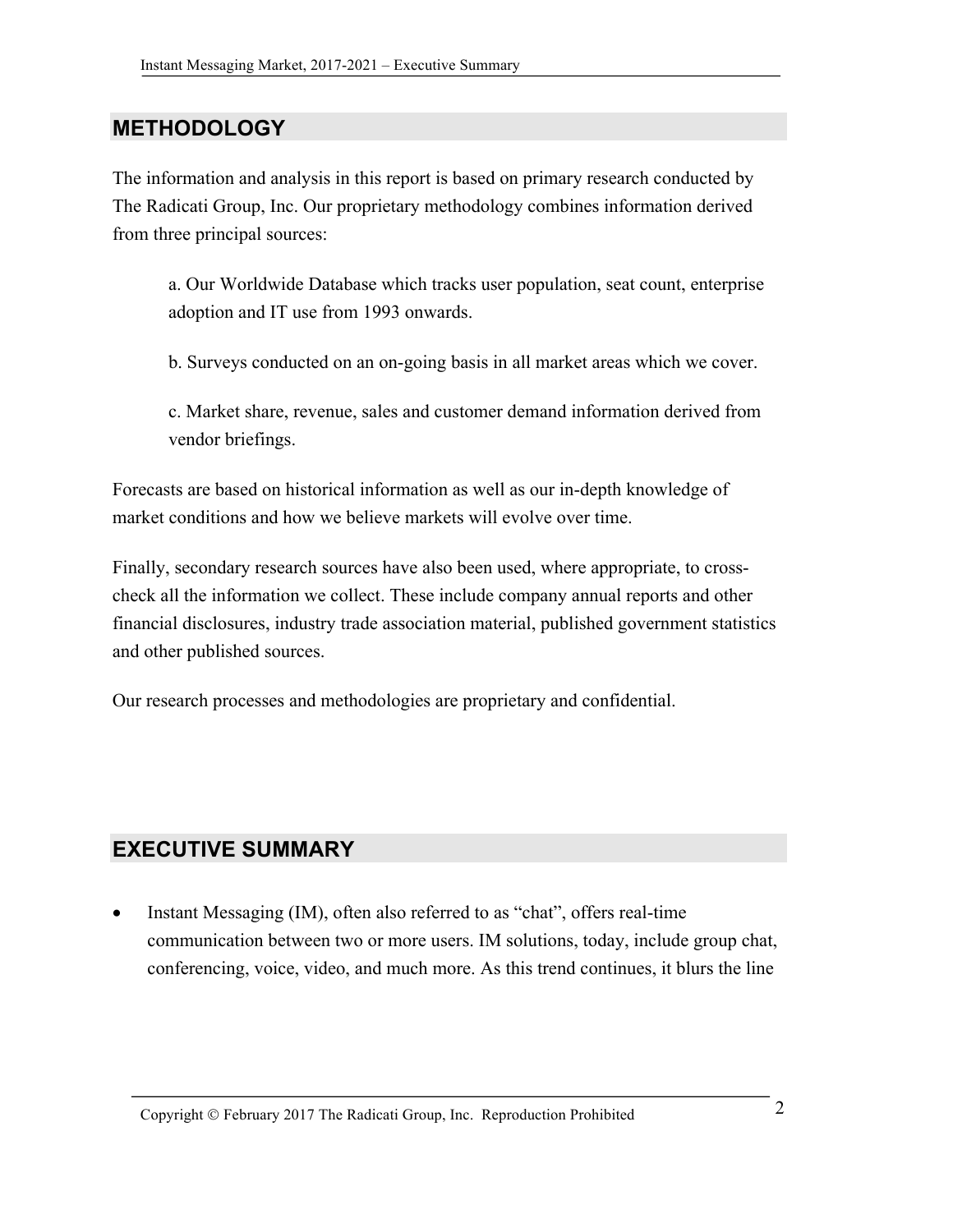between IM and unified communications. IM is highly popular with both consumer and enterprise users.

- Mobile Messaging (also known as Mobile IM or Mobile Chat), defined as strictly mobile-to-mobile messaging, has emerged in recent years as a very popular form of communication, with exponential growth. While the boundaries between traditional desktop IM and Mobile Messaging are blurring due to increased interoperability, a significant user base still relies mainly on mobile IM networks such as WhatsApp, WeChat and many others.
- IM solutions have embraced integration with social networks by allowing users to post status updates directly from IM interfaces. In addition, many social networks embed their own IM services, resulting in a richer communication experience.
- Federation and interoperability between IM networks, which would allow users to access multiple networks through a single account, continues to lag. Therefore, the average user tends to have multiple IM accounts in order to communicate with contacts on different networks.
- IM also continues to see strong adoption in the workplace due to its immediacy and ease of use. Enterprise IM solutions, which offer enterprise-grade functionality and security as well as integration with conferencing and collaboration platforms, are gaining penetration with business organizations of all sizes.
- Worldwide IM user accounts are expected to grow from over 5.8 billion in 2017 to over 8.3 billion by year-end 2021, representing an average annual growth rate of 9%. Figure 1, shows the total growth of IM accounts worldwide comprising both Consumer and Enterprise IM accounts from 2017 to 2021. Mobile Messaging accounts are not included in these numbers and are treated separately in this report.